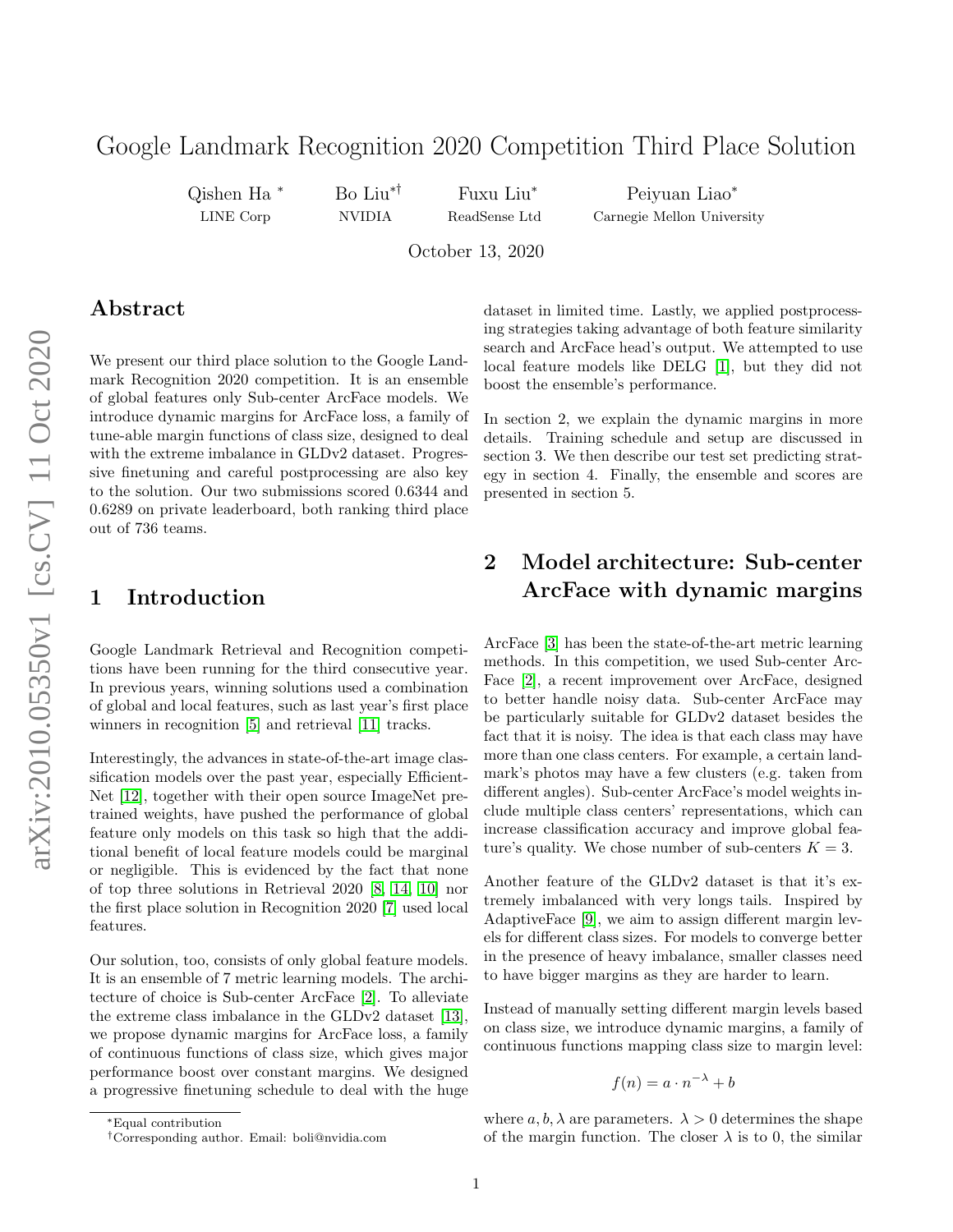

<span id="page-1-0"></span>Figure 1: Constant margin and three dynamic margins as function of class size

it is to a linear function. a and b determines the upper of lower bounds of each margin function. See Figure [1.](#page-1-0)

We experimented with  $\lambda = 1, \frac{1}{4}, \frac{1}{8}$  using a baseline EfficientNet-B0 model with image size 256. We tuned the optimal lower and upper bounds of each function separately. The model score of each dynamic function are listed in Table [1,](#page-2-4) compared with constant margin at its optimal level 0.25.

The best dynamic function is  $n^{-1/4}$  with lower and upper bounds 0.05 and 0.5 respectively. It has over 0.025 gain in validation GAP score over constant margin baseline. We used this best dynamic function to train all our models in the final ensemble.

### 3 Training schedule and setup

In the competition dataset, cGLDv2 (cleaned GLDv2), there are 1.6 million images and 81k classes. All landmark test images belong to these classes. In the original GLDv2 dataset[\[13\]](#page-3-6), there are 4.1 million images and 203k classes, among which 3.2 million images belong to the 81k cGLDv2 classes.

We noticed that (1) training with the 3.2 million data gives better results than only the 1.6 million competition cGLDv2 data, (2) pretraining on all 4.1 million data then finetuning on 3.2 million data gives even better results.

Therefore, we designed the following progressive finetuning strategy similar to the winning solution in Google Landmark Retrieval 2020 [\[8\]](#page-3-2):

• Stage 1 (pretrain): 10 epochs with small image size (256) on the full 4.1 million images

- Stage 2 (finetune): 15-20 epochs with medium image size (512 to 768 depending on model) on 3.2 million images
- Stage 3 (finetune): 1-10 epoch with large image size  $(672 \text{ to } 1024)$  on 3.2 million images

We used the following augmentations during training: horizontal flip, image compression, shift, scale, rotate and cutout[\[4\]](#page-2-5). We find heavier augmentations hurt model performance. All images are resized into square shape without cropping.

Training data is split into stratified 5-fold. Each model is trained on 4 folds and validated on only 1/15 of the other fold in order to save time. We used different folds to train different single models to increase model diversity.

GAP metric is used for validation scores, same as the leaderboard. But validation scores are much higher than leaderboard scores, due to the absence of non-landmark images in our validation set. All our single model's validation GAP scores are over 0.967.

### 4 Test set predicting strategy

#### 4.1 Baseline approach

The ArcFace model can output a 512-dimensional global feature for any input image. For each image in the query set (i.e. test set), calculate its global feature cosine similarity between all the gallery set (i.e. private train set) images. Use the top 1 nearest neighbor's class and the corresponding cosine similarity as the prediction and confidence score for this query image.

Our best single model scored 0.5859/0.6040 (private/public) using this baseline approach.

#### 4.2 Postprocessing step 1

Instead of using top 1 nearest neighbor only, we can improve it by combining the same-class images in top 5 nearest neighbors and their cosine similarities. We found the best combining function to be 8th power, i.e. applying the 8th power function to each individual scores before summing. A high power ensures that high values in cosine similarity dominate lower values, making it harder for top 1 predictions to be overturned.

It is illustrated in Fig [2.](#page-3-8) In this example, 1st and 4th nearest neighbors are the same class while the 2nd and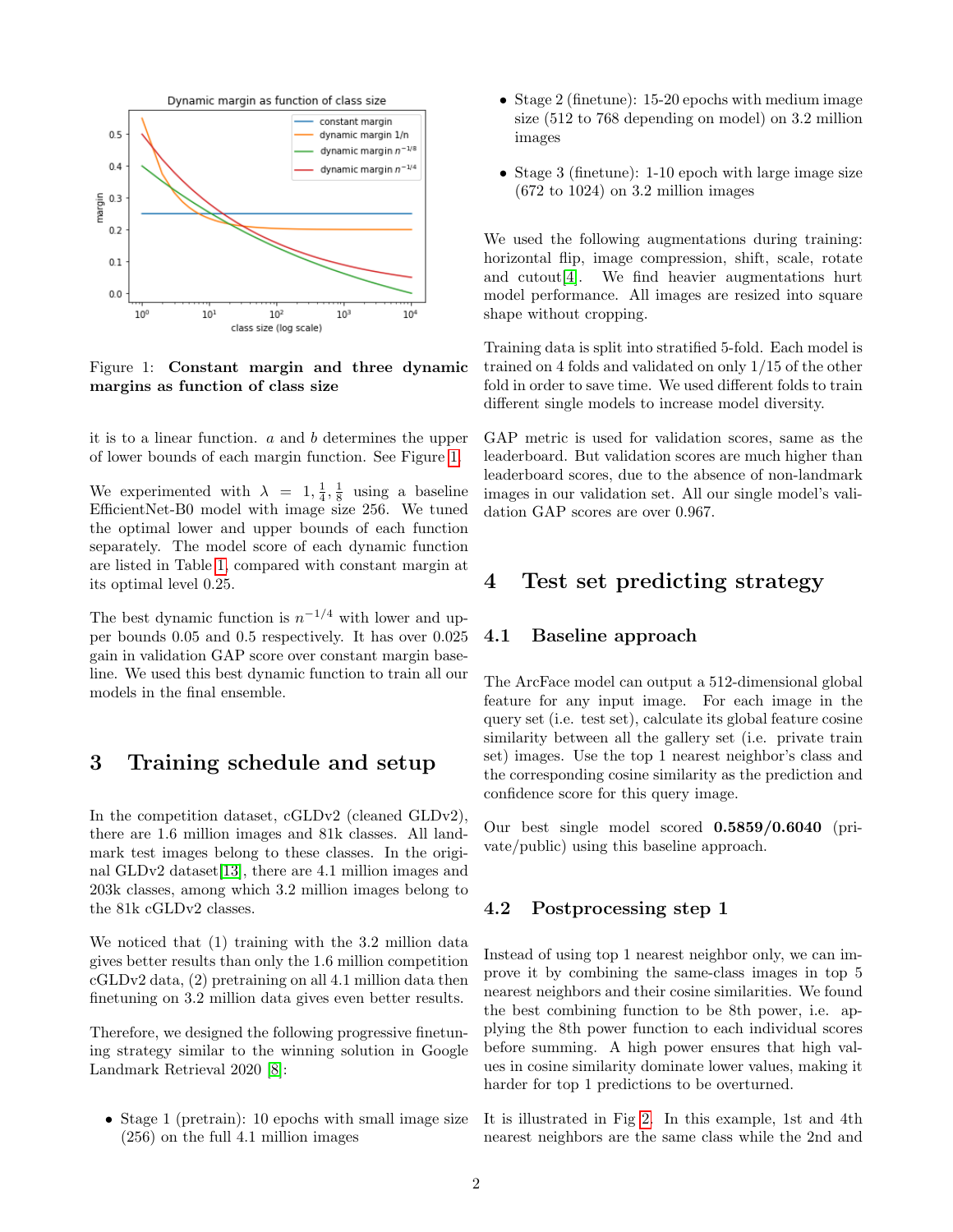|                 | margin function lower and upper bounds validation accuracy |        | validation GAP |
|-----------------|------------------------------------------------------------|--------|----------------|
| constant margin | 0.25                                                       | 0.4762 | 0.84176        |
| 1/n             | $0.2 - 0.55$                                               | 0.4805 | 0.85475        |
| $n^{-1/8}$      | $0 - 0.4$                                                  | 0.4814 | 0.86471        |
| $n^{-1/4}$      | $0.05 - 0.5$                                               | 0.4822 | 0.86710        |

<span id="page-2-4"></span>Table 1: Validation scores of three dynamic margin functions of baseline EfficientNet B0 model with 256 image size, compared with the constant margin counterpart. The constant margin level 0.25 and the upper and lower bounds of each dynamic margin functions are tuned optimal values.

3rd nearest neighbors are the same class. After combining, the predicted class is still class 1. But the score changed, which has an effect on the relative position of this test image in GAP metric calculation.

Best single model's score improved to 0.5932/0.6104 (private/public) after postprocessing step 1.

#### 4.3 Postprocessing step 2

We can further improve it by incorporating ArcFace head's predicted scores. They represent the test image's cosine similarity to each class center, which contain information the model learned from the whole public train set. The best function to incorporate ArcFace head's score is found to be 12th power.

Postprocessing step 2 is also illustrated in Fig [2.](#page-3-8) In this example, class 2's ArcFace head score is higher than class 1, boosting class 2 to have the highest overall score.

Best single model's score increased to 0.6014/0.6244 (private/public) with both postprocessing steps.

### 5 Ensemble

We trained 7 models for the ensembles: EfficientNets-B7, B6, B5, B4, B3[\[12\]](#page-3-1), ResNeSt-101[\[15\]](#page-3-9), ReXNet2.0[\[6\]](#page-2-6).

In ensemble 1, each model is pretrained for 10 epochs on full GLDv2 data at small image size (256), then finetuned on the 81313 subset of GLDv2 data at medium image size (512 to 768) for 13-21 epochs, then finetuned again on the same data at large image size (672 to 1024) for 1 epoch. See Table [2](#page-3-10) for detailed model configuration and scores.

In order to have diversity between the two submissions, we finetuned the models for more epochs in ensemble 2. In some models, the finetune image size also changed. Moreover, a second Efficient-B5 and B6 models (the two best single models) are added to ensemble 2, making it a 9-model ensemble. Detailed model configuration and scores are listed in Table [3.](#page-4-0)

For global feature neighbor search, we concatenated each model's 512-dimensional feature before computing the cosine similarities between gallery and query images; for ArcFace head, we take simple average of each model's output.

Ensemble 1 has higher public LB score (0.6604), but ensemble 2 has higher private LB score (0.6344). Both submissions are good enough for third place on private leaderboard.

### References

- <span id="page-2-2"></span>[1] Bingyi Cao, Andre Araujo, and Jack Sim. Unifying deep local and global features for image search.  $arXiv$ , pages arXiv–2001, 2020.
- <span id="page-2-1"></span>[2] Jiankang Deng, Jia Guo, Tongliang Liu, Mingming Gong, and Stefanos Zafeiriou. Sub-center arcface: Boosting face recognition by large-scale noisy web faces. In Proceedings of the IEEE Conference on European Conference on Computer Vision, 2020.
- <span id="page-2-3"></span>[3] Jiankang Deng, Jia Guo, Niannan Xue, and Stefanos Zafeiriou. Arcface: Additive angular margin loss for deep face recognition. In Proceedings of the IEEE Conference on Computer Vision and Pattern Recognition, pages 4690–4699, 2019.
- <span id="page-2-5"></span>[4] Terrance DeVries and Graham W Taylor. Improved regularization of convolutional neural networks with cutout. arXiv preprint arXiv:1708.04552, 2017.
- <span id="page-2-0"></span>[5] Yinzheng Gu and Chuanpeng Li. Team jl solution to google landmark recognition 2019. arXiv preprint arXiv:1906.11874, 2019.
- <span id="page-2-6"></span>[6] Dongyoon Han, Sangdoo Yun, Byeongho Heo, and YoungJoon Yoo. ReXNet: Diminishing representational bottleneck on convolutional neural network. arXiv preprint arXiv:2007.00992, 2020.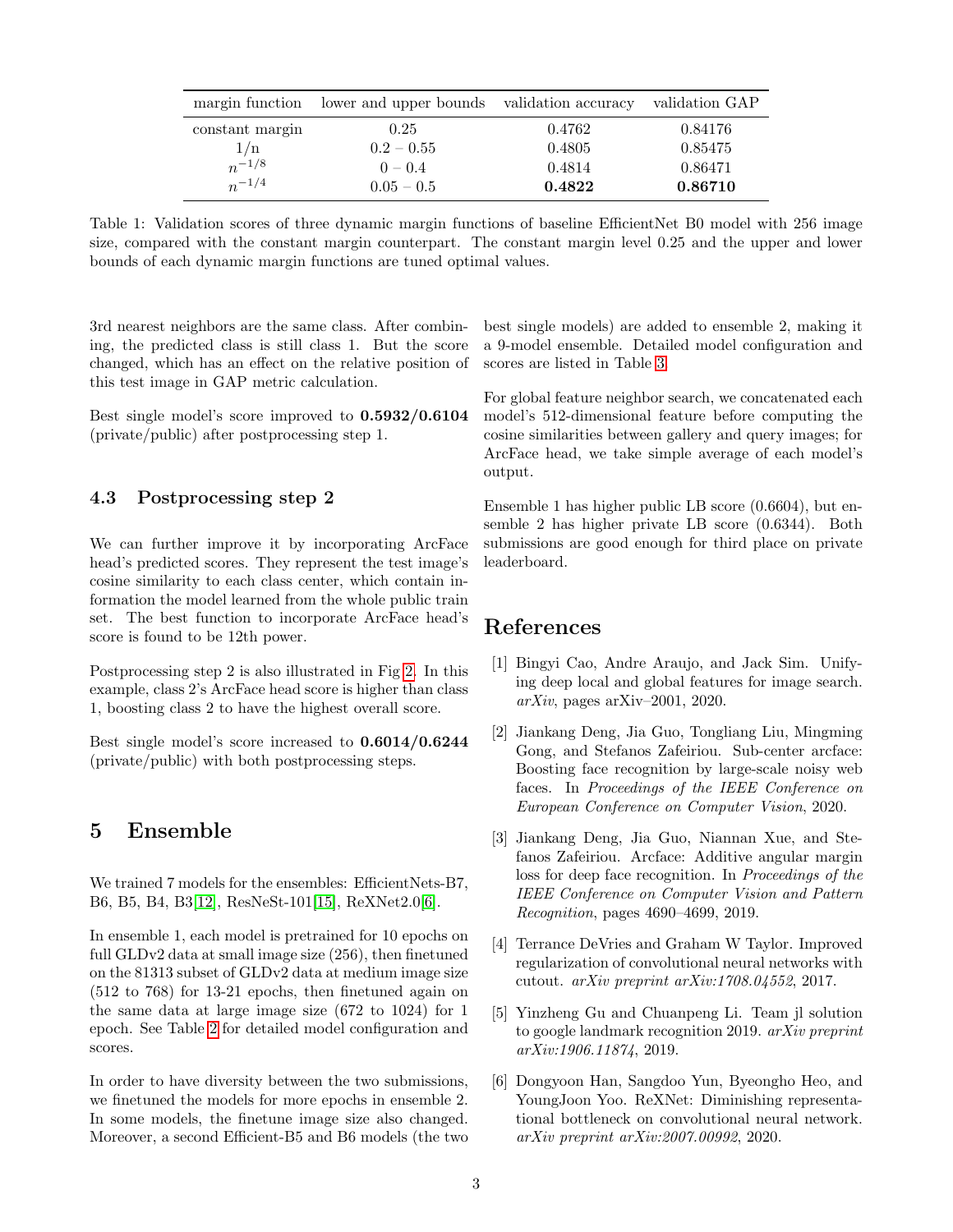

<span id="page-3-8"></span>Figure 2: Postprocessing illustration.

| Model            | Image Size     | Epochs    | Private LB Public LB |        |
|------------------|----------------|-----------|----------------------|--------|
| EfficientNet-B7  | 256, 512, 672  | 10, 13, 1 | 0.5678               | 0.5838 |
| EfficientNet-B6  | 256, 512, 768  | 10, 17, 1 | 0.5807               | 0.6030 |
| EfficientNet-B5  | 256, 576, 768  | 10, 16, 1 | 0.5829               | 0.6037 |
| EfficientNet-B4  | 256, 704, 768  | 10, 16, 1 | 0.5768               | 0.5905 |
| EfficientNet-B3  | 256, 544, 1024 | 10, 18, 1 | 0.5687               | 0.5857 |
| ResNeSt101       | 256, 576, 768  | 10, 16, 1 | 0.5711               | 0.5953 |
| ReXNet2.0        | 256, 768, 1024 | 10, 21, 1 | 0.5757               | 0.5998 |
| Ensemble         |                |           | 0.6109               | 0.6368 |
| Ensemble with PP |                |           | 0.6289               | 0.6604 |

<span id="page-3-10"></span>Table 2: Ensemble 1's model configuration and scores. The three numbers in Image Size and Epochs columns are the image size and number of epochs in each of the three training stages. Single model's scores are without postprocessing (PP).

- <span id="page-3-5"></span>[7] Christof Henkel and Philipp Singer. Supporting large-scale image recognition with out-of-domain samples. arXiv preprint arXiv:2010.01650, 2020.
- <span id="page-3-2"></span>[8] SeungKee Jeon. 1st place solution to google landmark retrieval 2020. arXiv preprint arXiv:2009.05132, 2020.
- <span id="page-3-7"></span>[9] Hao Liu, Xiangyu Zhu, Zhen Lei, and Stan Z Li. Adaptiveface: Adaptive margin and sampling for face recognition. In Proceedings of the IEEE Conference on Computer Vision and Pattern Recognition, pages 11947–11956, 2019.
- <span id="page-3-4"></span>[10] Ke Mei, Jinchang Xu, Yanhua Cheng, Yugeng Lin, et al. 3rd place solution to" google landmark retrieval 2020". arXiv preprint arXiv:2008.10480, 2020.
- <span id="page-3-0"></span>[11] Kohei Ozaki and Shuhei Yokoo. Large-scale land-

mark retrieval/recognition under a noisy and diverse dataset. arXiv preprint arXiv:1906.04087, 2019.

- <span id="page-3-1"></span>[12] Mingxing Tan and Quoc V Le. Efficientnet: Rethinking model scaling for convolutional neural networks. arXiv preprint arXiv:1905.11946, 2019.
- <span id="page-3-6"></span>[13] T. Weyand, A. Araujo, B. Cao, and J. Sim. Google Landmarks Dataset v2 - A Large-Scale Benchmark for Instance-Level Recognition and Retrieval. In Proc. CVPR, 2020.
- <span id="page-3-3"></span>[14] Min Yang, Cheng Cui, Xuetong Xue, Hui Ren, and Kai Wei. 2nd place solution to google landmark retrieval competition 2020.
- <span id="page-3-9"></span>[15] Hang Zhang, Chongruo Wu, Zhongyue Zhang, Yi Zhu, Zhi Zhang, Haibin Lin, Yue Sun, Tong He, Jonas Mueller, R Manmatha, et al.